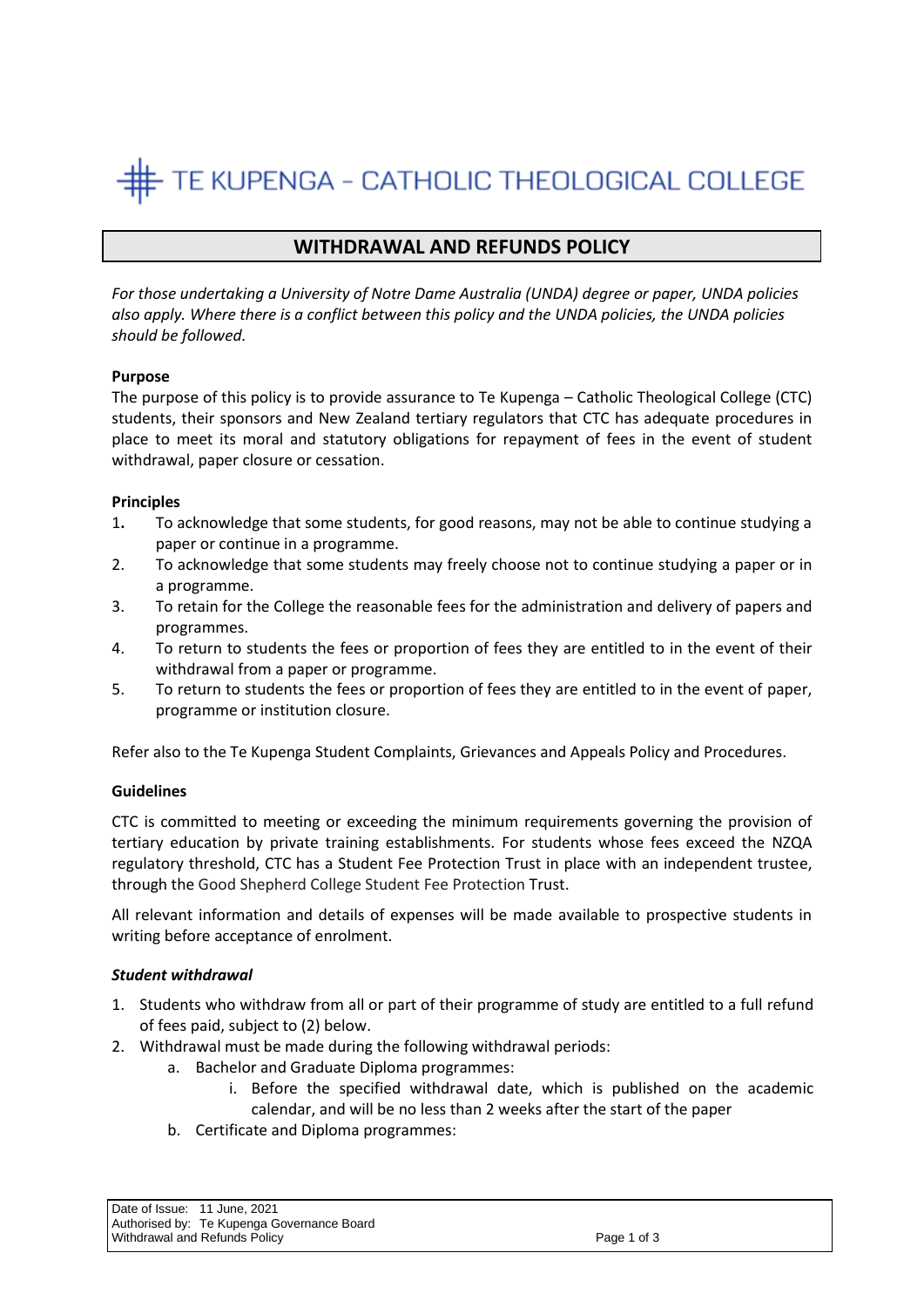- i. For papers of two days or less: No withdrawal once the paper has started
- ii. For papers of more than two days but under five weeks: Up to the end of two calendar days of the paper commencing
- iii. For papers of five weeks or more but less than three months: Up to two weeks of the paper commencing
- iv. For papers of three months duration or more: Up to four weeks from the start of the paper
- 3. No refund of fees is payable to a student who withdraws after the specified date, except as specified in section 4 below.
- 4. A full or partial refund may be paid to students who withdraw after the withdrawal period, due to exceptional circumstances. These could include serious illness of the student; serious illness or death of a close member of the student's family; a new appointment or a change in responsibilities in a religious congregation or diocese; or as a consequence of the outcome of complaints arising in relation to academic, assessment, administration, withdrawal and refunds and others' conduct. In each case, students must apply in writing to the Assistant Dean of their programme, setting out the special circumstances of the claim and providing relevant evidence. The Assistant Dean may consult with other staff prior to making a decision and providing a response.
- 5. For the avoidance of doubt, refunds will **not** be made to students who are asked to leave the paper because of misconduct that endangers the student and/or others, or violation of rules, such as on-site abuse of drugs or alcohol, or poor attendance.

# *Grading before and after withdrawal*

For all papers: Where a student withdraws from a paper during the withdrawal period, the paper will not appear on the student's transcript.

For UNDA papers: If a student withdraws after the withdrawal period, this will appear on a student's academic transcript as *fail*. During the semester of the paper, the student may apply to the Assistant Dean (Level 7) for this to be recorded as *withdrawal* on compassionate grounds.

For all non-UNDA papers: If a student withdraws after the withdrawal period, but while the paper is still going, this will appear on a student's academic transcript as *withdrawn*. If a student does not apply for withdrawal during the paper, they will be marked as Did Not Complete.

# *CTC paper or institute cessation or closure*

- 6. In the event that CTC voluntarily ceases to offer a paper in which students are enrolled, or closes down as a PTE, it will refund to students the portion of the fee applicable for the part of the paper that it has failed to deliver. This provision is underwritten by the CTC's Student Fee Protection Trust. The refund will be made within five working days from the date of cessation or closure.
- 7. Should NZQA notify a paper closure event affecting CTC, the same pro rata refund arrangements will apply as in (6) above, except where the paper closure event is due to a natural disaster or pandemic. In that situation, the refund requirement will arise if the paper has not resumed after ten working days. CTC will also notify students within five working days of a closure due to natural disaster of their right to opt out of the paper within 20 working days of the notice, and still receive a pro rata refund.
- 8. For the sake of clarity, if a natural disaster or pandemic occurs but CTC are able to continue offering the paper online within ten working days, this will not constitute a paper closure. If a student is enrolled in a classroom-based paper and are unable to continue attendance online,